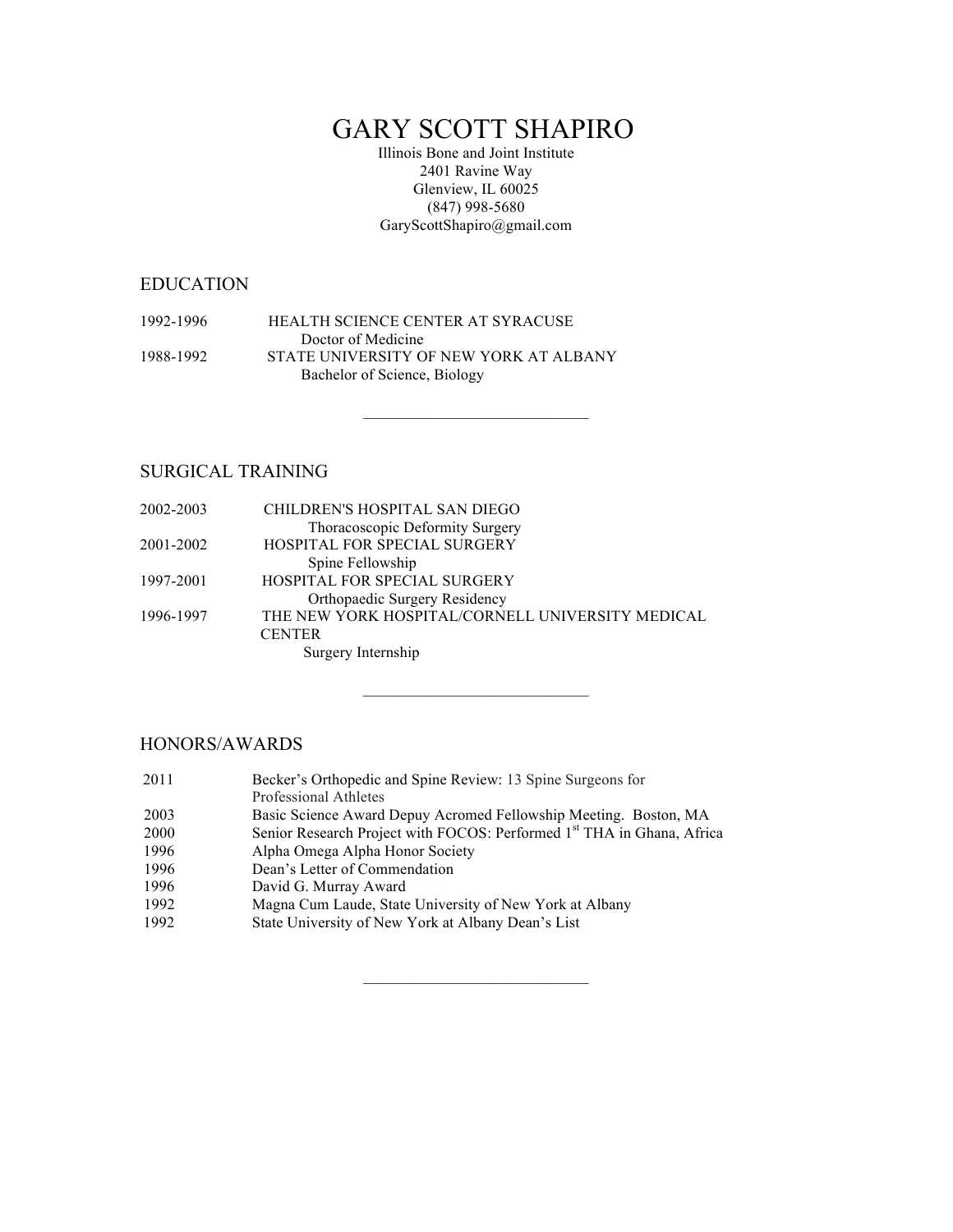## ACCREDITATION

| 2014 | Recertified American Board of Orthopaedic Surgery (through 2025)                                                           |
|------|----------------------------------------------------------------------------------------------------------------------------|
| 2012 | American Academy of Disability Evaluating Physicians<br>- Earned CEDIR in the AMA Guides Sixth Edition                     |
| 2005 | Board Certified American Board of Orthopaedic Surgery                                                                      |
|      | United States Medical Licensing Exam                                                                                       |
| 1994 | - Step One: Overall Score 219, 90 <sup>th</sup> percentile                                                                 |
| 1996 |                                                                                                                            |
| 1997 | - Step Two: Overall Score 211, 84 <sup>th</sup> percentile<br>- Step Three: Overall Score 216, 86 <sup>th</sup> percentile |
|      |                                                                                                                            |

 $\mathcal{L}_\text{max}$ 

#### PROFESSIONAL APPOINTMENTS

NorthShore University HealthSystem: 2003-current Resurrection Health Care/Saint Francis Hospital: 2009-current Foundation for Orthopaedics and Complex Spine (FOCOS): 2000-current Chicago Bears NFL Football Team Spine Consultant: 2005-2007 Northwestern University Medical School: 2003-2009 University of Chicago Medical School: 2009-current

#### ADMINISTRATIVE ACTIVITY

NSUHS Professional Staff Risk Management Committee: 2011-2013 Chairman of NSUHS Professional Staff Risk Management Committee: 2013-2018 Spine Division Quality Committee Representative: 2011-current NSUHS Education Council 2012-current Clinical Assistant Professor of Orthopaedic Surgery at the University of Chicago: 2011-current Faculty Host Wavering Lecture: 2012

## PROFESSIONAL MEMBERSHIPS

American Academy of Orthopaedic Surgeons North American Spine Society

 $\mathcal{L}_\text{max}$  and  $\mathcal{L}_\text{max}$  and  $\mathcal{L}_\text{max}$  and  $\mathcal{L}_\text{max}$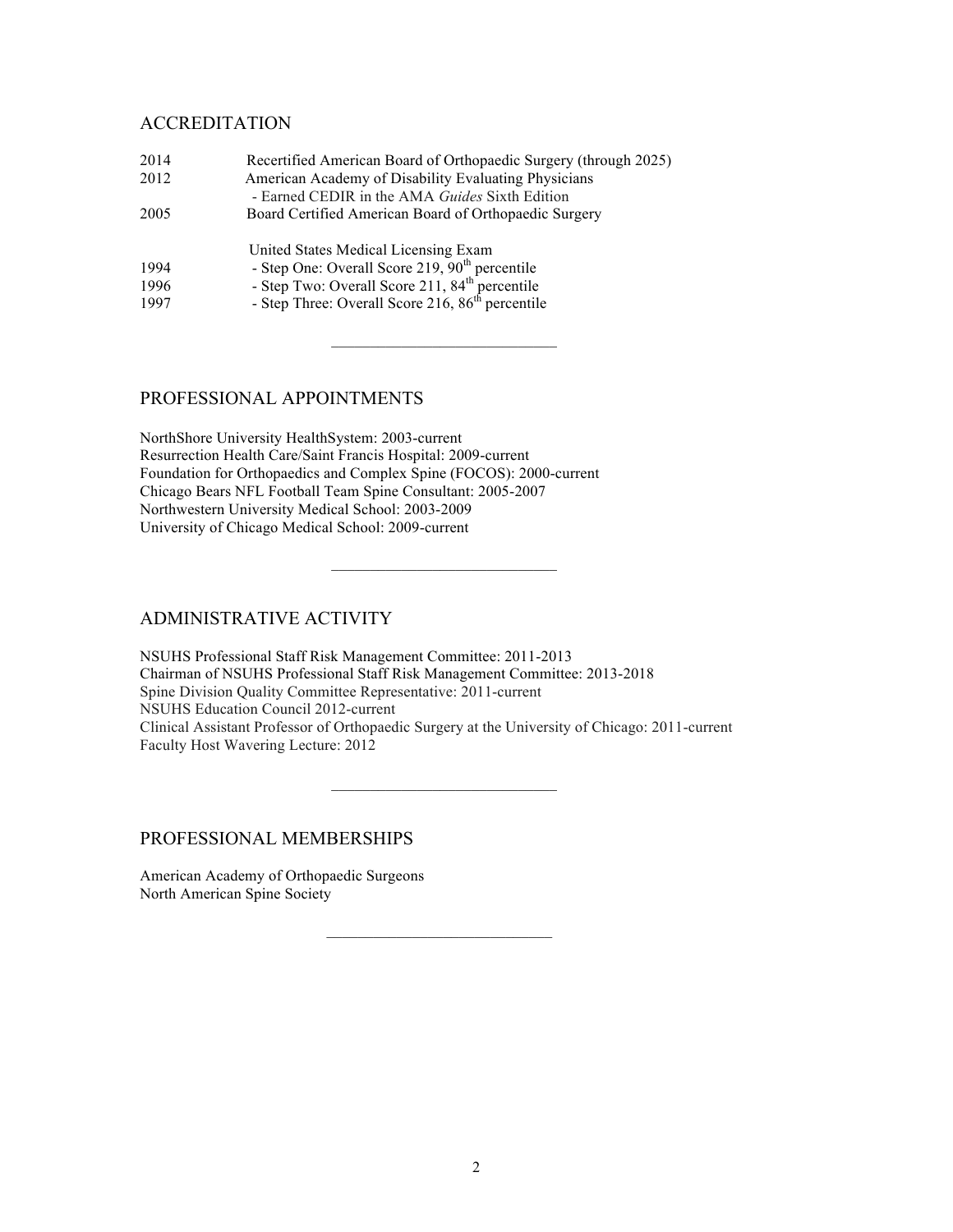#### LICENSURE

State of Illinois State of Wisconsin

# PUBLICATIONS

#### CURRENT PROJECTS

Shapiro GS, Mikhael MM, Doppenberg E, Park D, Khalil JG, Fischgrund JS. Prospective Multicenter Randomized Study Evaluating TLIF in single level PSDF in Patients with LSS and spondylolisthesis.

#### BOOKS/CHAPTERS

Shapiro GS et al. Burst Fractures, Scoliosis, and Lumbar Disc Herniations/Modic Changes in *Spine Imaging*, Oxford University.

Peter O Newton and Shapiro GS. *Congenital Deformity in Essentials in Orthopaedics: Spine*, 1<sup>st</sup> edition.

Shapiro GS, Bostrom MPG. Heterotopic Ossification and Charcot Neuroarthropathy. in *Chapman Operative Orthopaedics*, 3rd edition.

Shapiro GS and Weiland AJ. Distal Radius Malunion: The Use of the Locon T Plate in *Master Techniques*  in Orthopaedic Surgery: The Wrist, 2<sup>nd</sup> edition.

#### PEER-REVIEWED PUBLICATIONS

Reddy D, Mikhael MM, Shapiro GS, Farrell T. Extensive Deep Venous Thrombosis Resulting from Anterior Lumbar Spine Surgery in a Patient with Iliac Vein Compression Syndrome: A Case Report and Literature Review. Global Spine J 5:22-7, 2015.

Mikhael MM, Chioffe MA, Shapiro GS. Calcium Pyrophosphate dehydrate deposition disease (CPPD)/ Pseudogout of the lumbar spine mimicking osteomyelitis-discitis with epidural phlegmon. Am J Orthop 42:E64-7, 2013.

Mikhael MM, Shapiro GS, Wang JC. High-grade adult isthmic L5-S1 spondylolisthesis: A report of intraoperative slip progression treated with surgical reduction and posterior instrumented fusion. Global Spine J 2:119-124, 2012.

Shapiro GS, Sheth N, Mintz DN, Bush H, Sculco TP. Occlusion of a vascular graft after TKA: a case report. American Journal of Orthopedics. Am J Ortho 35:476-9, 2006.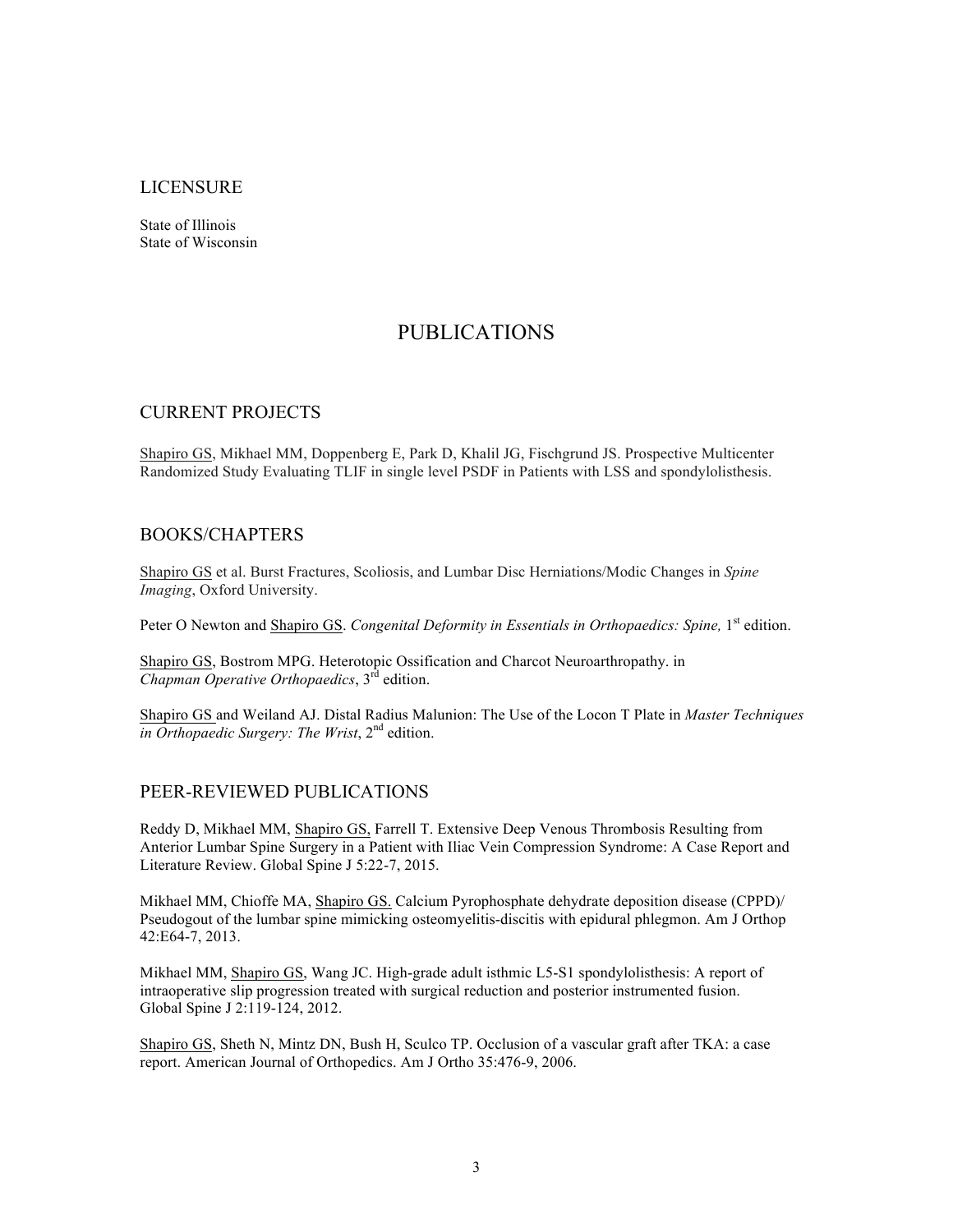Newton PO, Faro FD, Farnsworth CL, Shapiro GS, Mohammad F, Parent S, Fricka K. Multilevel spinal growth modulation with an anterolateral flexible tether in an immature bovine model. Spine 30:2608-13, 2005.

Faro FD, Farnsworth CL, Shapiro GS, Mohamad F, White KK, Breisch E, Mahar AT, Tomlinson T, Bawa M, Gomez M, Newton PO. Thoracic vertebral screw impingement on the aorta in an in vivo bovine models. Spine 30:2406-13, 2005.

Kelly BT, Shapiro GS, DiGiovanni CW, Buly RL, Potter HG, Hannafin JA. Vascularity of the hip labrum: a cadaveric investigation. Arthroscopy 21:3-11, 2005.

Huang R, Shapiro GS, Sandhu H, Lutz G. Cervical epidural abscess after epidural steroid injection: a case report. Spine 29:E7-9, 2004.

Shapiro GS, Markel DC, Weiland D, Padgett DE, Sculco TP, Pellicci PM. The use of a constrained acetabular component: follow up of at least 2 years. J Arthroplasty 18:250-8, 2003.

Shapiro GS, Boachie-Adjei O, Taira G. Results of surgical treatment of adult idiopathic scoliosis with low back pain and spinal stenosis: a study of long-term clinical and radiographic outcomes. Spine 28:358-63, 2003.

Shapiro GS, Boachie-Adjei O, Dhalikar S, Maier L. The use of Epoetin alfa in complex spine deformity surgery. Spine 27:2067-71, 2002.

Shapiro GS and Weiland AJ. Degenerative osteophyte causing lateral epicondylitis. Journal of Shoulder and Elbow Surgery 11:383-5, 2002.

Shapiro GS, Markel DC, Weiland D, Padgett DE, Sculco TP, Pellicci PM. The use of a constrained acetabular component: follow up of at least 2 years. Instructional Course Lectures 50:281-7, 2001.

Shapiro GS, Millett PJ, DiCarlo EF, Mintz DN, Gamache FW, Rawlins BA. Spinal epidural hemangioma related to pregnancy. Skeletal Radiology 30:290-4, 2001.

Shapiro G, Green DW, Fatica NS, Boachie-Adjei O. Medical complications in scoliosis surgery. Curr Opin Pediatr 13:36-41, 2001.

Diminick M, Shapiro GS, Cornell CN. Acute compartment syndrome of the triceps and deltoid. Journal of Orthopaedic Trauma 13:225-7, 1999.

Shapiro GS, Frelinghuysen P, Sanchez P, Rawlins B, Boachie-Adjei O. Revision pediatric deformity. Submitted: Journal of Pediatric Orthopedics.

#### SCIENTIFIC PRESENTATIONS

Newton PO, Faro FD, Farnsworth CL, Shapiro GS, Mohammad F, Parent S, Fricka K, Amiel D. Multilevel spinal growth modulation with an anterolateral flexible tether in an immature bovine model. (2005)  $72<sup>nd</sup>$ Annual Meeting of the American Academy of Orthopaedic Surgeons, Wahington DC.

Shapiro GS. Seminar on Maximizing Outcomes in Orthopaedic Surgery. (2004) 71<sup>st</sup> Annual Meeting of the American Academy of Orthopaedic Surgeons, San Francisco.

Shapiro GS, Boachie-Adjei O, Maier L, Dalikar S. Preoperative erythropoietin in major spinal deformity surgery to enhance autologous blood donation.  $(2003) 69<sup>th</sup>$  National Association of Orthopaedic Nurses, Chicago.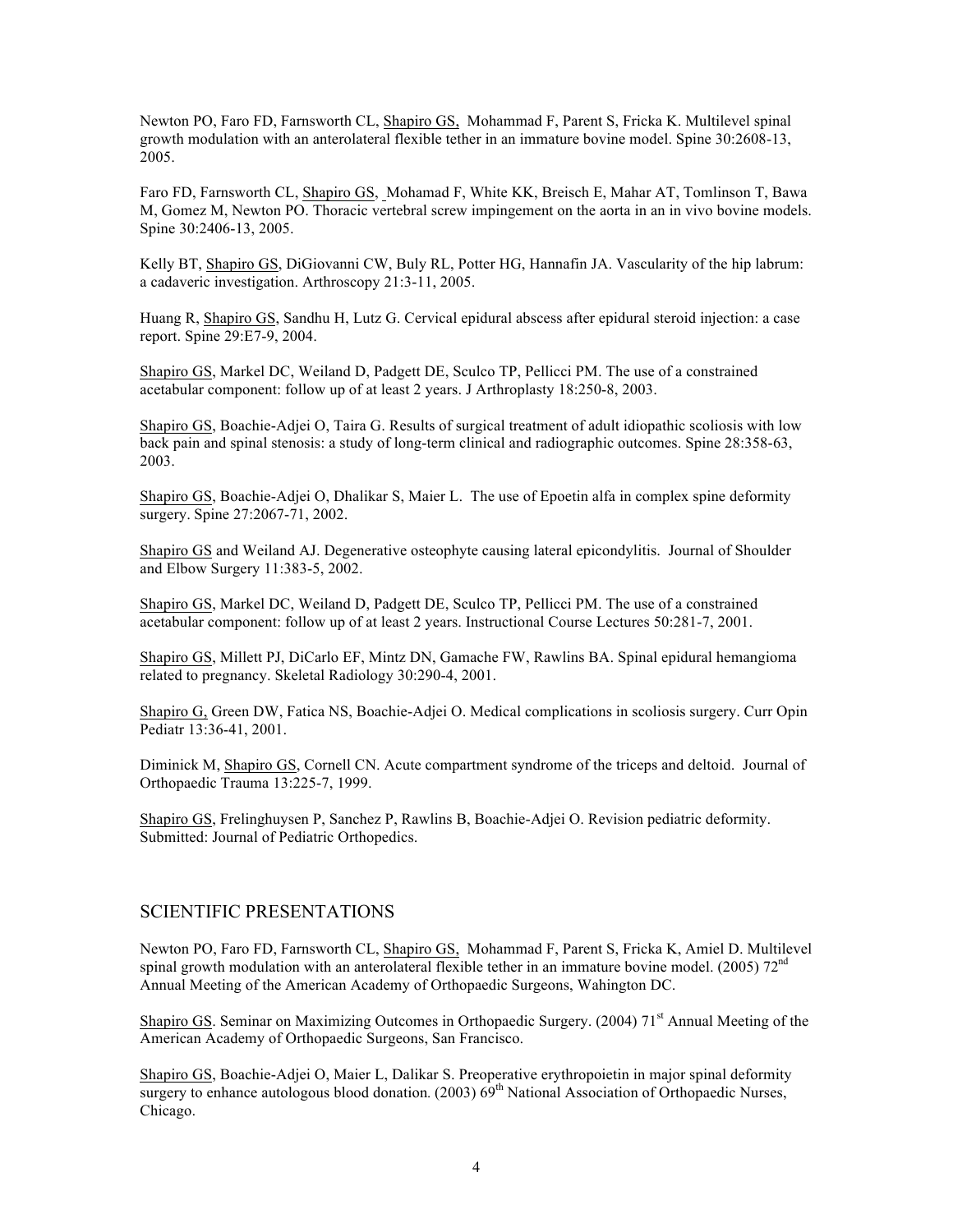Shapiro GS, Frelinghuysen P, Raggio C, Rawlins BA, Boachie-Adjei O, Sanchez G. Revision pediatric deformity. (2003)  $38<sup>th</sup>$  Annual Meeting of the Scoliosis Research Society, Quebec City.

Shapiro GS, Frelinghuysen P, Raggio C, Rawlins BA, Boachie-Adjei O, Sanchez G. Revision pediatric deformity. (2003). Spine Society of Spain (GEER) Annual Meeting, Vigo, Spain.

Shapiro GS, Frelinghuysen P, Raggio C, Rawlins BA, Boachie-Adjei O, Sanchez G. Revision pediatric deformity. (2003) 70<sup>th</sup> Annual Meeting of the American Academy of Orthopaedic Surgeons, New Orleans.

Shapiro GS, Boachie-Adjei O, Maier L, Dalikar S. Preoperative erythropoietin in major spinal deformity surgery to enhance autologous blood donation. (2002) Industry sponsored lecture at North American Spine Society Annual Meeting, Montreal.

Shapiro GS, Boachie-Adjei O, Maier L, Dalikar S. Preoperative erythropoietin in major spinal deformity surgery to enhance autologous blood donation. (2002) Victoria Canadian Orthopedic Association Annual Meeting, Victoria.

Shapiro GS, Boachie-Adjei O, Maier L, Dalikar S. Preoperative erythropoietin in major spinal deformity surgery to enhance autologous blood donation.  $(2002)$  69<sup>th</sup> Annual Meeting of the American Academy of Orthopaedic Surgeons, Dallas.

Shapiro GS, Boachie-Adjei O, Taira. Results of surgical treatment of adult idiopathic scoliosis with low back pain and spinal stenosis: a study of long-term clinical and radiographic outcomes. (2002)  $69<sup>th</sup>$  Annual Meeting of the American Academy of Orthopaedic Surgeons, Dallas.

Kelly BT, Shapiro GS, Backus S, Williams RJ, Warren WF. Electromyographic analysis and phase definition of the football throw. (2001) 83<sup>rd</sup> Annual Alumni Meeting of the Hospital for Special Surgery, New York.

Shapiro GS, Boachie-Adjei O, Taira. Results of surgical treatment of adult idiopathic scoliosis with low back pain and spinal stenosis: a study of long-term clinical and radiographic outcomes. (2001) 83<sup>rd</sup> Annual Alumni Meeting of the Hospital for Special Surgery, New York.

Shapiro GS, Boachie-Adjei O, Taira. Results of surgical treatment of adult idiopathic scoliosis with low back pain and spinal stenosis: a study of long-term clinical and radiographi0c outcomes. (2001) The  $32<sup>th</sup>$ Annual Meeting of the Eastern Orthopaedic Association, Bermuda.

Shapiro GS, Markel DC, Weiland D, Padgett DE, Sculco TP, Pellicci PM. The use of a constrained acetabular component: follow up of at least 2 years. (2001) The 31<sup>st</sup> Annual Fall Hip Course, Boston.

Shapiro GS, Boachie-Adjei O, Taira. Results of surgical treatment of adult idiopathic scoliosis with low back pain and spinal stenosis: a study of long-term clinical and radiographic outcomes. (2001) International Meeting on Advanced Spine Techniques, Paradise Island.

Shapiro GS, Boachie-Adjei O, Maier L, Dalikar S. Preoperative erythropoietin in major spinal deformity surgery to enhance autologous blood donation. (2001) International Meeting on Advanced Spine Techniques, Paradise Island.

Shapiro GS, Boachie-Adjei O, Taira. Results of surgical treatment of adult idiopathic scoliosis with low back pain and spinal stenosis: a study of long-term clinical and radiographic outcomes. (2001)  $36<sup>th</sup>$  Annual Meeting of the Scoliosis Research Society, Cleveland.

Shapiro GS, Boachie-Adjei O, Maier L, Dalikar S. Preoperative erythropoietin in major spinal deformity surgery to enhance autologous blood donation.  $(2001)$  36<sup>th</sup> Annual Meeting of the Scoliosis Research Society, Cleveland.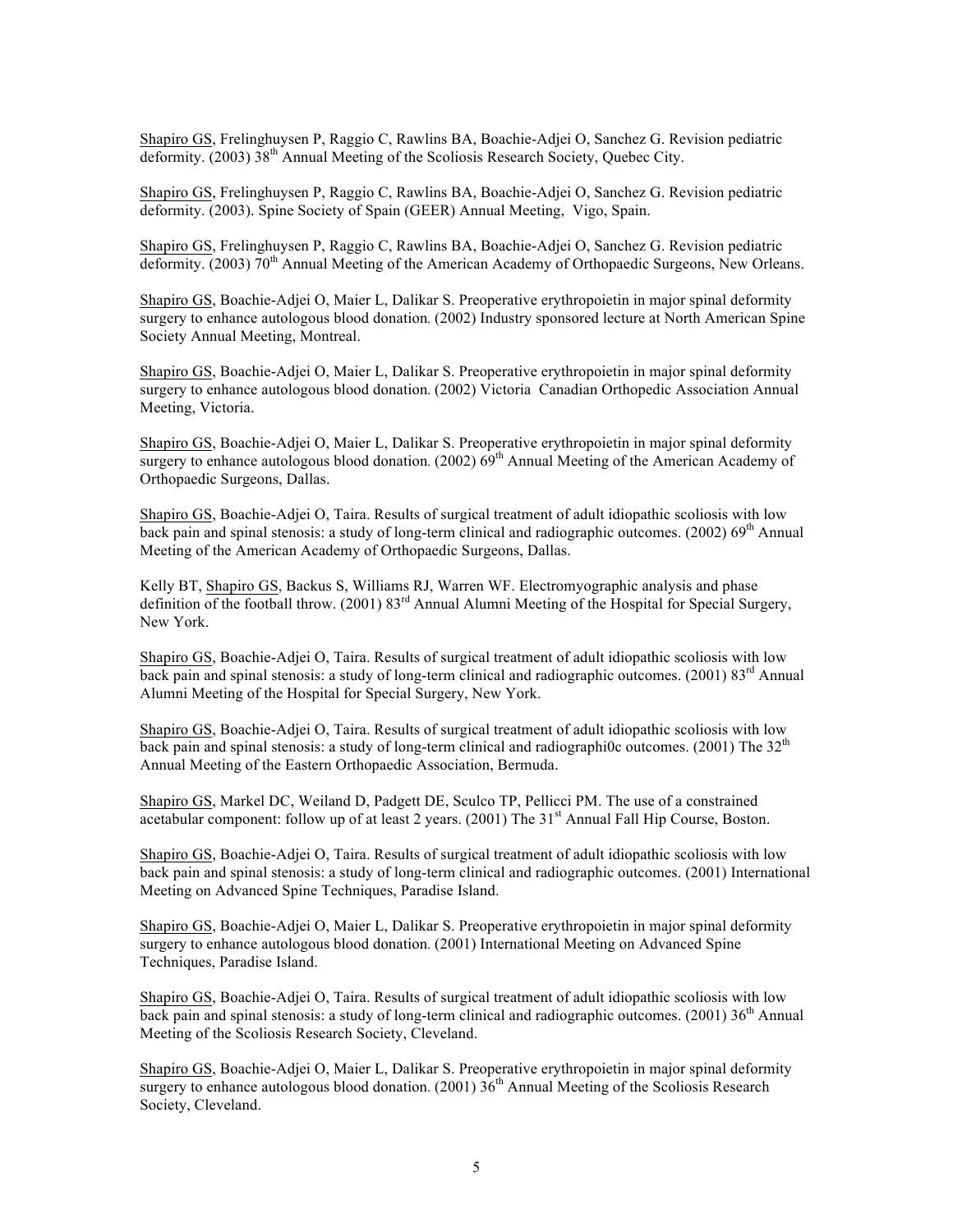Shapiro GS, Markel DC, Weiland D, Padgett DE, Sculco TP, Pellicci PM. The use of a constrained acetabular component: follow up of at least 2 years.  $(2001)$ . The 68<sup>th</sup> Annual Meeting of the American Academy of Orthopaedic Surgeons, San Francisco.

Shapiro GS, DiGiovanni CW, Kelly BT, Buly RL, Potter HG, Hannafin JA, Warren RW. Vascularity of the hip labrum. (2001) The 68<sup>th</sup> Annual Meeting of the American Academy of Orthopaedic Surgeons, San Francisco.

Shapiro GS, DiGiovanni CW, Kelly BT, Buly RL, Potter HG, Hannafin JA, Warren RW. Vascularity of the hip labrum. (2000)  $82^{rd}$  Annual Alumni Meeting of the Hospital for Special Surgery, New York.

Shapiro GS, Markel DC, Weiland D, Padgett DE, Sculco TP, Pellicci PM. The use of a constrained acetabular component: follow up of at least 2 years. (2000) 82<sup>rd</sup> Annual Alumni Meeting of the Hospital for Special Surgery, New York.

Shapiro GS, Boachie-Adjei O, Maier L, Dalikar S. Preoperative erythropoietin in major spinal deformity surgery to enhance autologous blood donation.  $(2000) 82<sup>rd</sup>$  Annual Alumni Meeting of the Hospital for Special Surgery, New York.

Kelly BT, Shapiro GS, Backus S, Anderson K, Williams RJ, Warren WF. Electromyographic analysis and phase definition of the football throw. (2000) The  $67<sup>th</sup>$  Annual Meeting of the American Academy of Orthopaedic Surgeons, Orlando.

Shapiro GS, Boachie-Adjei O, Maier L, Dalikar S. Preoperative erythropoietin in major spinal deformity surgery to enhance autologous blood donation. (2000) The 31<sup>th</sup> Annual Meeting of the Eastern Orthopaedic Association, Orlando.

Shapiro GS, Markel DC, Weiland D, Padgett DE, Sculco TP, Pellicci PM. The use of a constrained acetabular component: follow up of at least 2 years. (1999). The  $30<sup>th</sup>$  Annual Meeting of the Eastern Orthopaedic Association, Vienna.

Shapiro GS, DiGiovanni CW, Kelly BT, Buly RL, Potter HG, Hannafin JA, Warren RW. Vascularity of the hip labrum. (1999)The  $30<sup>th</sup>$  Annual Meeting of the Eastern Orthopaedic Association, Vienna.

Kelly BT, Shapiro GS, Backus S, Anderson K, Williams RJ, Warren WF. Electromyographic analysis and phase definition of the football throw. (1999) The 30<sup>th</sup> Annual Meeting of the Eastern Orthopaedic Association, Vienna.

Fay LA, Zheng YG, Shapiro GS, Mann KA, Connolly PC, Yuan HA.. Biomechanical assessment of anterior lumbar interbody fusion using the BAK System: a comparison of anterior vs. lateral insertion (1996). International Society for the Study of the Lumbar Spine, Burlington.

#### MEDIA:

Featured on Outspoken with Karon: Use of MRI scans for spine injuries, June 3, 2014

Featured in Chicago Health Online: A Golfing Lesson from Illinois Bone and Joint Institute, May 2014